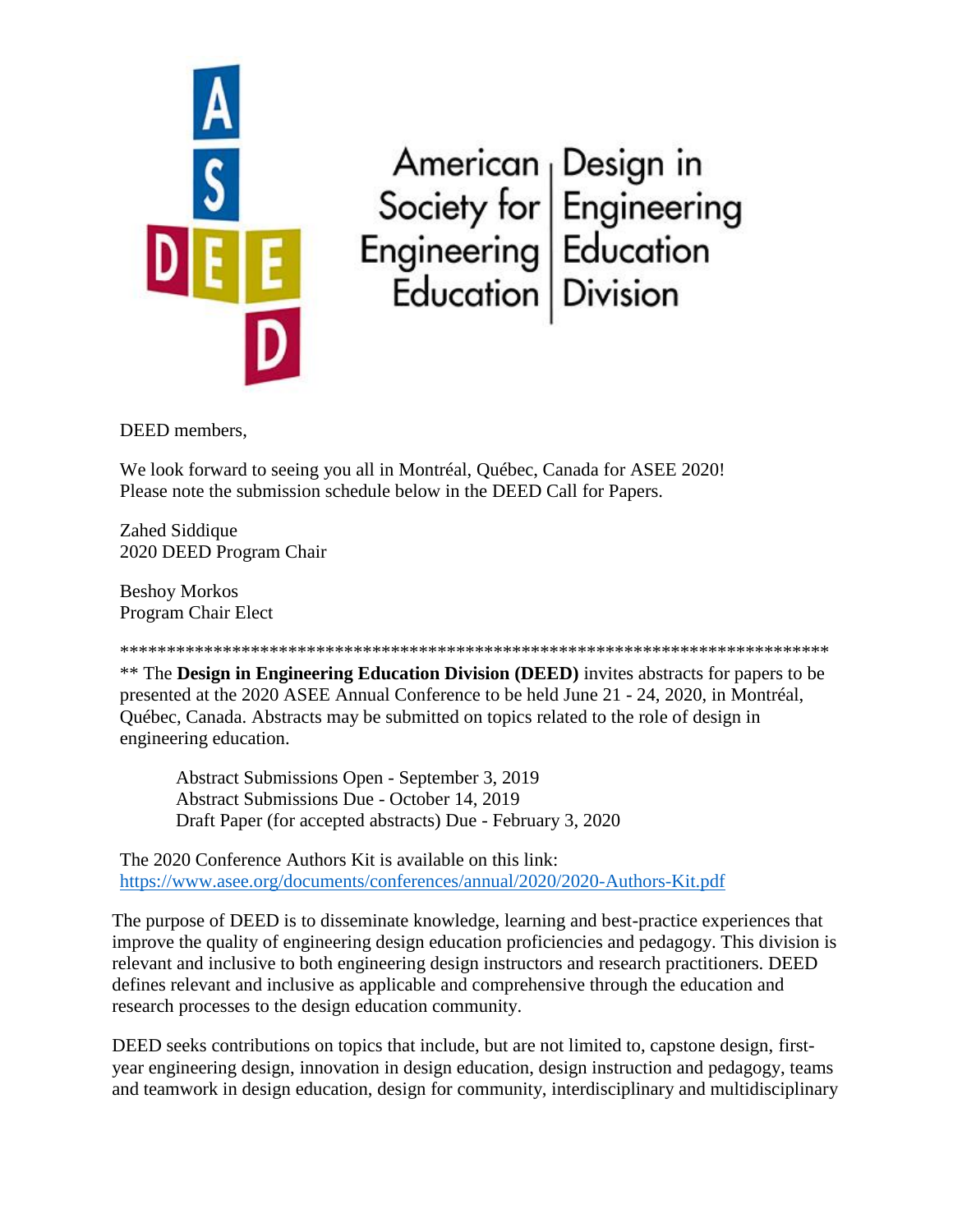design, use of technology to enhance design education, sustainable design, design for "X", assessment of design activities, design realization, design methodology as well as design-based entrepreneurial mindset, and how these topics relate to equity, access, diversity, and inclusion.

Authors are encouraged to submit work that is beneficial to other design educators and to suggest strategies for transferability and/or implementation. Assessment of work is strongly encouraged when possible, but not compulsory if it's not suitable for the topic at hand. DEED is also requesting proposals for Workshops, Panels, Special Sessions, new session topics and new session.

Please review the ASEE DEED Paper Guidelines for DEED-specific details related to manuscript submissions. The ASEE DEED Paper Guidelines will be used as a basis for all manuscript reviews. The 2020 ASEE DEED Paper Guidelines will be posted on the DEED website at [http://deed.asee.org/index.php/conference-info/.](http://deed.asee.org/index.php/conference-info/)

## **Podium, Postcard and Poster Sessions**

DEED accepts both completed research efforts and those that are a "Work in Progress" for inclusion as peer-reviewed papers in the annual conference. "Work in Progress" is a mechanism/forum for authors to share and receive feedback on preliminary work. "Work in Progress" submissions are identified both through Monolith and through their title, are included in the conference proceedings, and are typically presented in the DEED Poster or Postcard sessions. Accepted final papers will be published in the proceedings and presented in one of three different types of sessions: Podium sessions, Postcard sessions, and Poster sessions. Each are described briefly below:

- **1) Podium Sessions** are traditional research presentations and will occur during division technical sessions. The podium talk format gives authors of papers an opportunity to provide a detailed overview of a research project or curricular innovation. Approximately six papers will be grouped thematically in technical sessions lasting 90 minutes giving each work about 10 minutes for presentation and 5 minutes for Q&A.
- **2) Postcard Sessions** are a novel session type designed to report important innovations and current research efforts and open conversations. The postcard format gives authors of papers the opportunity to pitch their work with a two-slide (postcard back and front) overview of their work in five minutes or less. After the pitch is made, attendees will have the opportunity to talk with the authors and revisit their postcards while authors receive project feedback from interested viewers. Approximately 8 papers are grouped thematically in Postcard sessions.
- **3) Poster Session** will occur over lunch during the division's poster session in the convention hall. The poster session format gives authors a large format venue to present research and course innovations in a public setting. Authors are expected to stand near their poster for the entire session to engage with poster session attendees.

All DEED papers will be placed in either a podium session or a postcard poster session by default with preference to the podium session slots being given to full papers and preference for postcard poster session slots begin given to Work-in-Progress papers. Authors may optionally